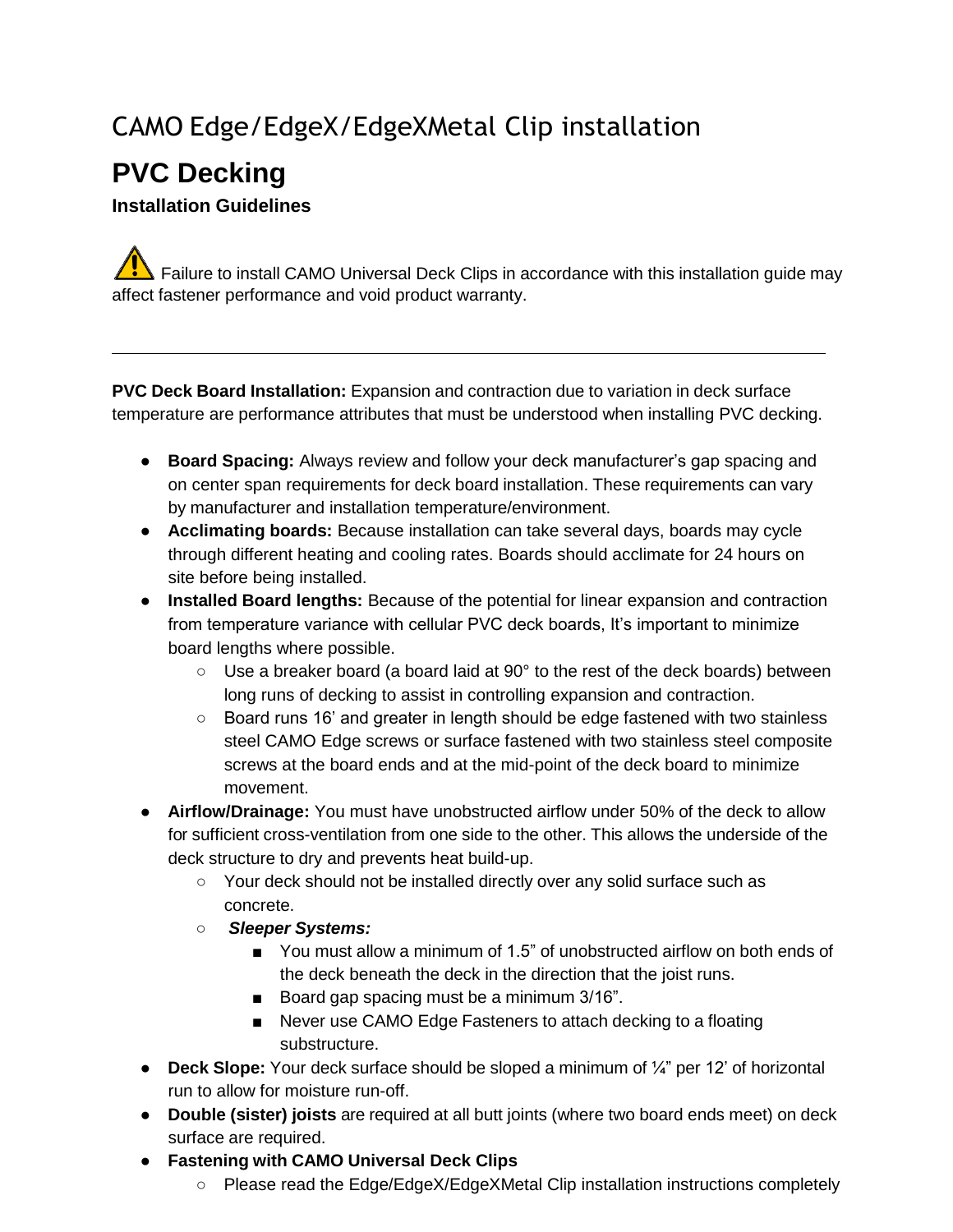prior to beginning your project

○ Always use two fasteners on every board at each joist location